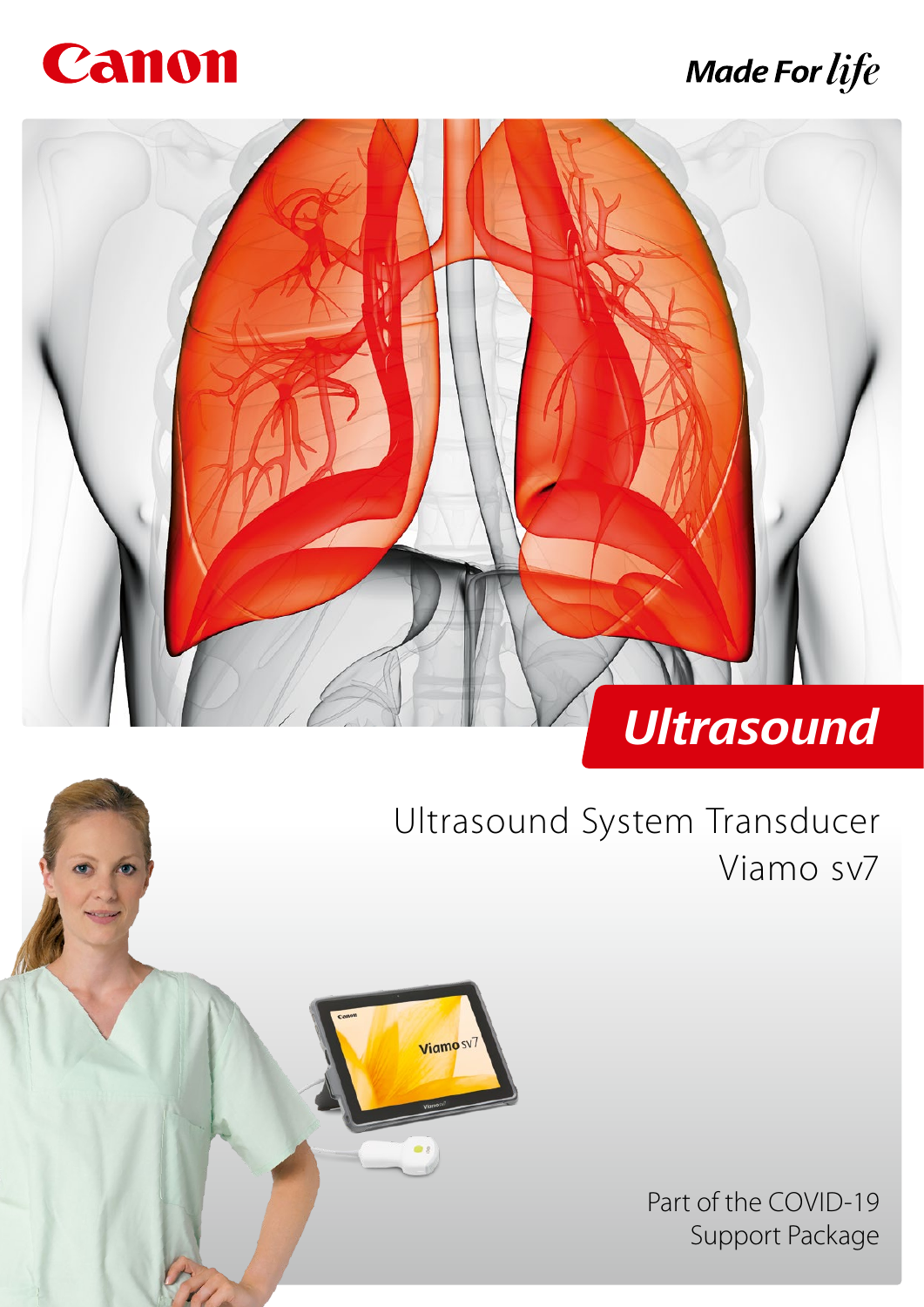## **Guidelines for cleaning, disinfection, and sterilization of transducers**

This manual describes the cleaning, disinfection, and sterilization procedures for the ultrasound transducer. For the operating precautions and procedures for the transducers, refer to the operation manual for each transducer.

#### **Trademarks**

This manual may include trademarks or registered trademarks of companies other than Canon Medical Systems.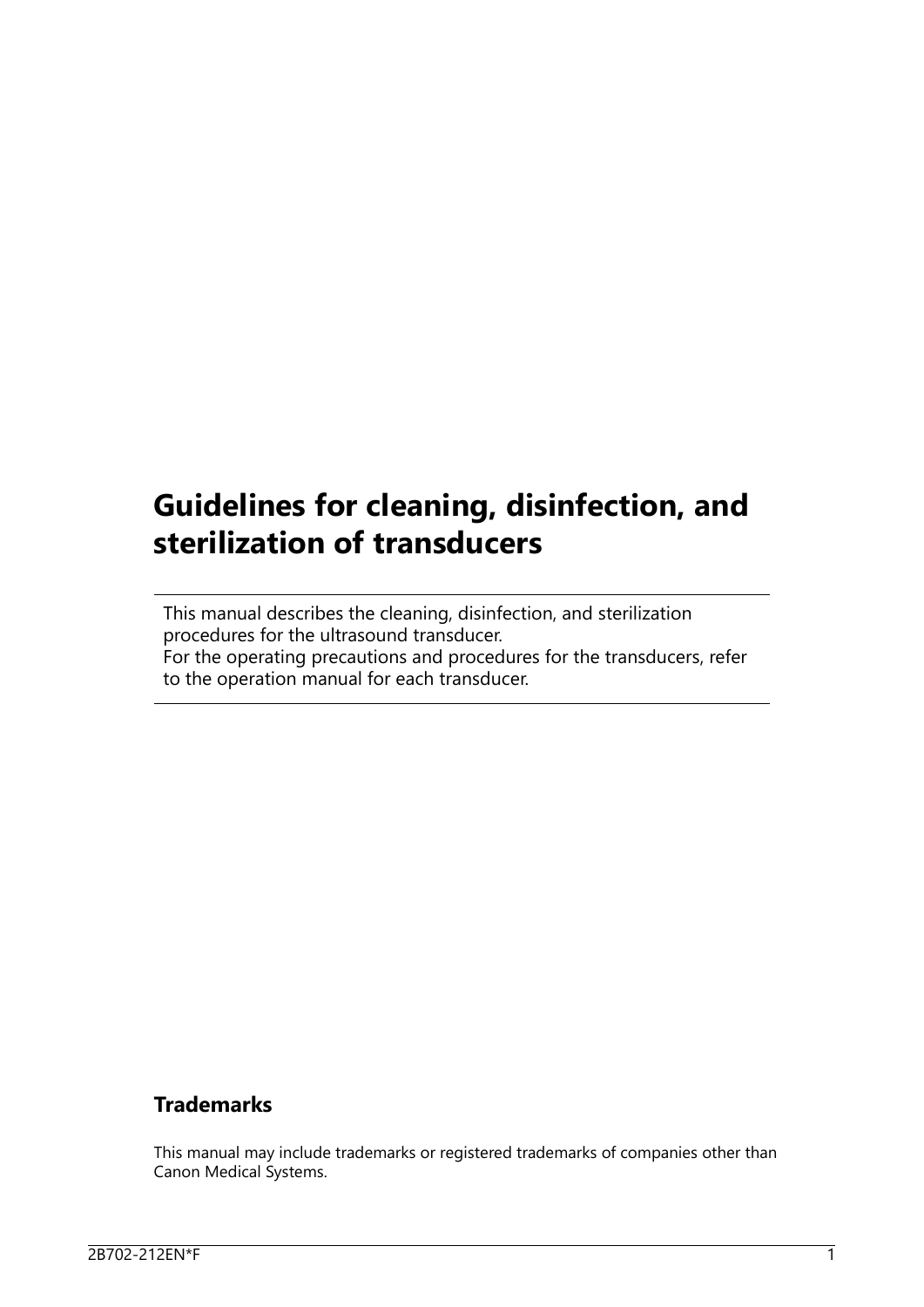## **1. Safety Precautions**

### **1.1 Meaning of Signal Words**

In this manual, the signal words **DANGER, WARNING, CAUTION**, and NOTICE are used regarding safety and other important instructions. The signal words and their meanings are defined as follows. Please understand their meanings clearly before reading this manual.

| Signal word         | Meaning                                                                                                        |
|---------------------|----------------------------------------------------------------------------------------------------------------|
| $\triangle$ DANGER  | Indicates an imminently hazardous situation which, if not<br>avoided, will result in death or serious injury.  |
| <b>AWARNING</b>     | Indicates a potentially hazardous situation which, if not<br>avoided, could result in death or serious injury. |
| $\triangle$ CAUTION | Indicates a potentially hazardous situation which, if not<br>avoided, may result in minor or moderate injury.  |
| <b>NOTICE</b>       | Indicates a potentially hazardous situation which, if not avoided,<br>may result in property damage.           |

### **1.2 Safety Precautions**

Observe the following precautions to ensure the safety of patients as well as operators when performing cleaning, disinfection, or sterilization of the transducer.

| <u>AWARNING</u>   | Never immerse the transducer connector or any other non-<br>waterproof sections into liquids such as water or cleaning solution.<br>Immersion may cause electric shock.<br>Refer to the tables and figures in section 3 for the immersible<br>range of each transducer model. |  |  |  |  |
|-------------------|-------------------------------------------------------------------------------------------------------------------------------------------------------------------------------------------------------------------------------------------------------------------------------|--|--|--|--|
|                   |                                                                                                                                                                                                                                                                               |  |  |  |  |
| $\Lambda$ CAUTION | 1. Precautions concerning cleaning, disinfection, and sterilization.                                                                                                                                                                                                          |  |  |  |  |
|                   | 1) Observe the following precautions to prevent infection.                                                                                                                                                                                                                    |  |  |  |  |
|                   | • Wear protective gloves when performing cleaning.*                                                                                                                                                                                                                           |  |  |  |  |
|                   | • Wear sterile protective gloves when performing disinfection<br>or sterilization.*                                                                                                                                                                                           |  |  |  |  |
|                   | • Wear new protective gloves each time cleaning, disinfection,<br>and sterilization are performed.                                                                                                                                                                            |  |  |  |  |
|                   | • Clean the transducer before and after examination.<br>Disinfect or sterilize the transducer as required.                                                                                                                                                                    |  |  |  |  |
|                   | • Note that local regulations may require that the transducer be<br>disinfected before sterilization.                                                                                                                                                                         |  |  |  |  |
|                   | • Sterilize the transducer and biopsy adaptor before and after<br>an ultrasound-guided biopsy procedure is performed.<br>Failure to do so may result in the transducer and biopsy<br>adaptor becoming sources of infection.                                                   |  |  |  |  |
|                   | Refer to the FDA's March 29, 1991 Medical Alert on Latex<br>*<br>Products.                                                                                                                                                                                                    |  |  |  |  |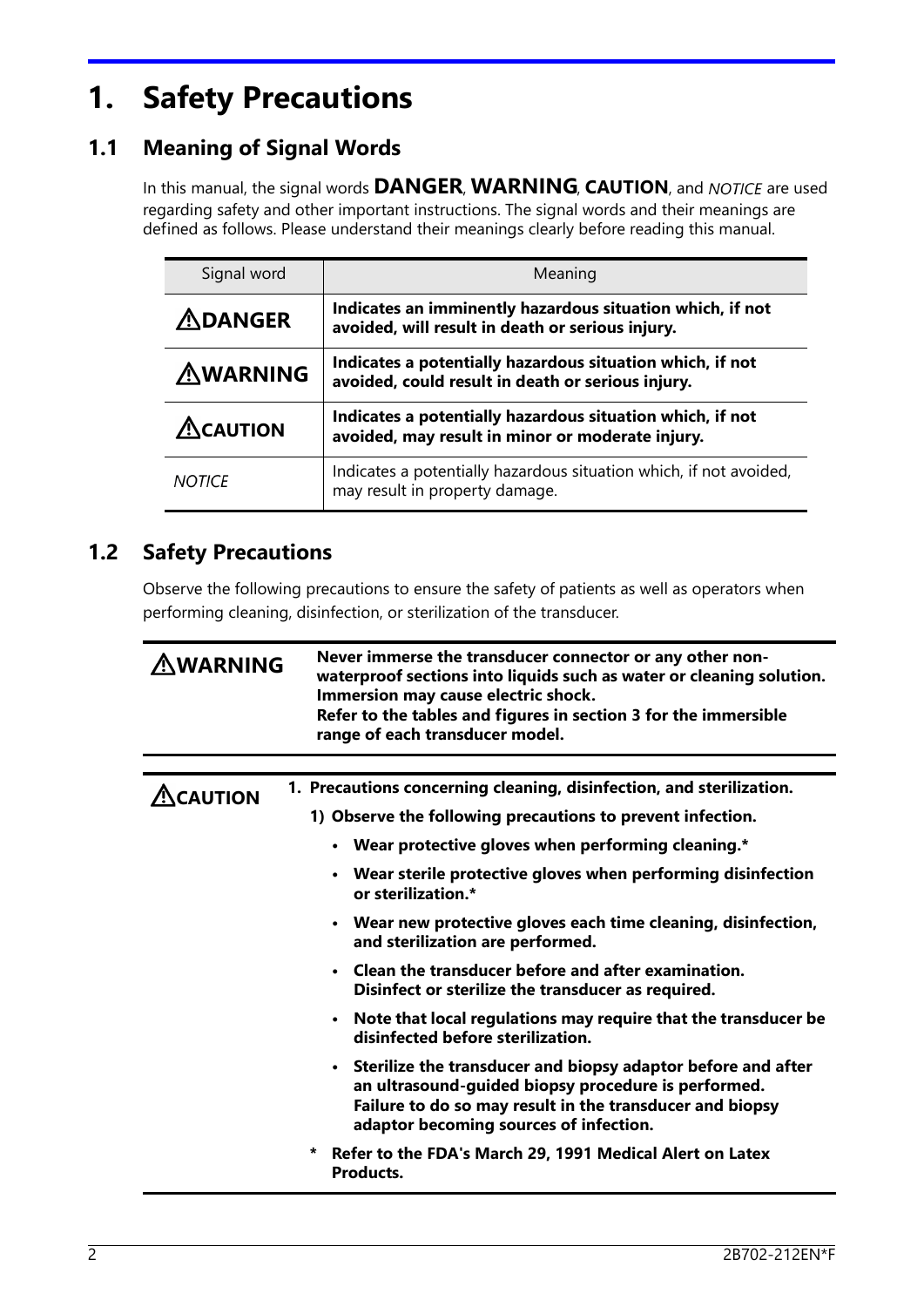| <u>A</u> CAUTION | 2) After cleaning, rinse the transducer thoroughly with purified<br>water to remove all chemical residues. After disinfection, rinse                                                                                                                                                                                                                            |
|------------------|-----------------------------------------------------------------------------------------------------------------------------------------------------------------------------------------------------------------------------------------------------------------------------------------------------------------------------------------------------------------|
|                  | the transducer thoroughly with sterile or deionized water to<br>remove all chemical residues.<br>Chemical residues on the transducer may be harmful to the<br>human body.                                                                                                                                                                                       |
|                  | 3) After chemical cleaning or chemical disinfection, thoroughly dry<br>the transducer surface.                                                                                                                                                                                                                                                                  |
|                  | 4) The efficacy of the cleaning solutions, disinfectants, and<br>sterilizing gases is not guaranteed by Canon Medical Systems.<br>Contact the manufacturers for information on the activity of the<br>products.                                                                                                                                                 |
|                  | 5) To ensure the prevention of infection, confirm the effectiveness<br>of each chemical for cleaning, disinfection, or sterilization based<br>on the criteria (such as effective period, number of times of use,<br>discoloration, and results of using the effectiveness test kit)<br>described in the documentation provided by the relevant<br>manufacturer. |
|                  | 6) Do not clean, disinfect, or sterilize the transducer using chemicals<br>or methods other than those specified in this guide. If chemicals<br>or methods other than those specified in this guide are used, the<br>transducer may not be properly cleaned, disinfected, or sterilized<br>or may be damaged.                                                   |
|                  | 7) Observe the following precautions to prevent transducer<br>malfunction.                                                                                                                                                                                                                                                                                      |
|                  | Only soft materials such as soft cloth or soft gauze should be<br>٠<br>used when removing ultrasound gel from the transducer or<br>wiping water or disinfectant from the transducer surface after<br>cleaning or disinfection. Use of hard or abrasive cloth or gauze<br>may damage the transducer.                                                             |
|                  | The transducer must not be immersed in a chemical solution<br>for more than three hours.                                                                                                                                                                                                                                                                        |
|                  | Do not permit the transducer to become overheated (more<br>$\bullet$<br>than 60°C (140°F)) during cleaning, disinfection, and<br>sterilization.                                                                                                                                                                                                                 |
|                  | The cleaning, disinfection, or sterilization conditions, such as<br>$\bullet$<br>the temperature and pressure, differ depending on the<br>product. In addition, some products cannot be subjected to<br>disinfection or sterilization procedures. Confirm the detailed<br>conditions by referring to the tables and figures in section 3.                       |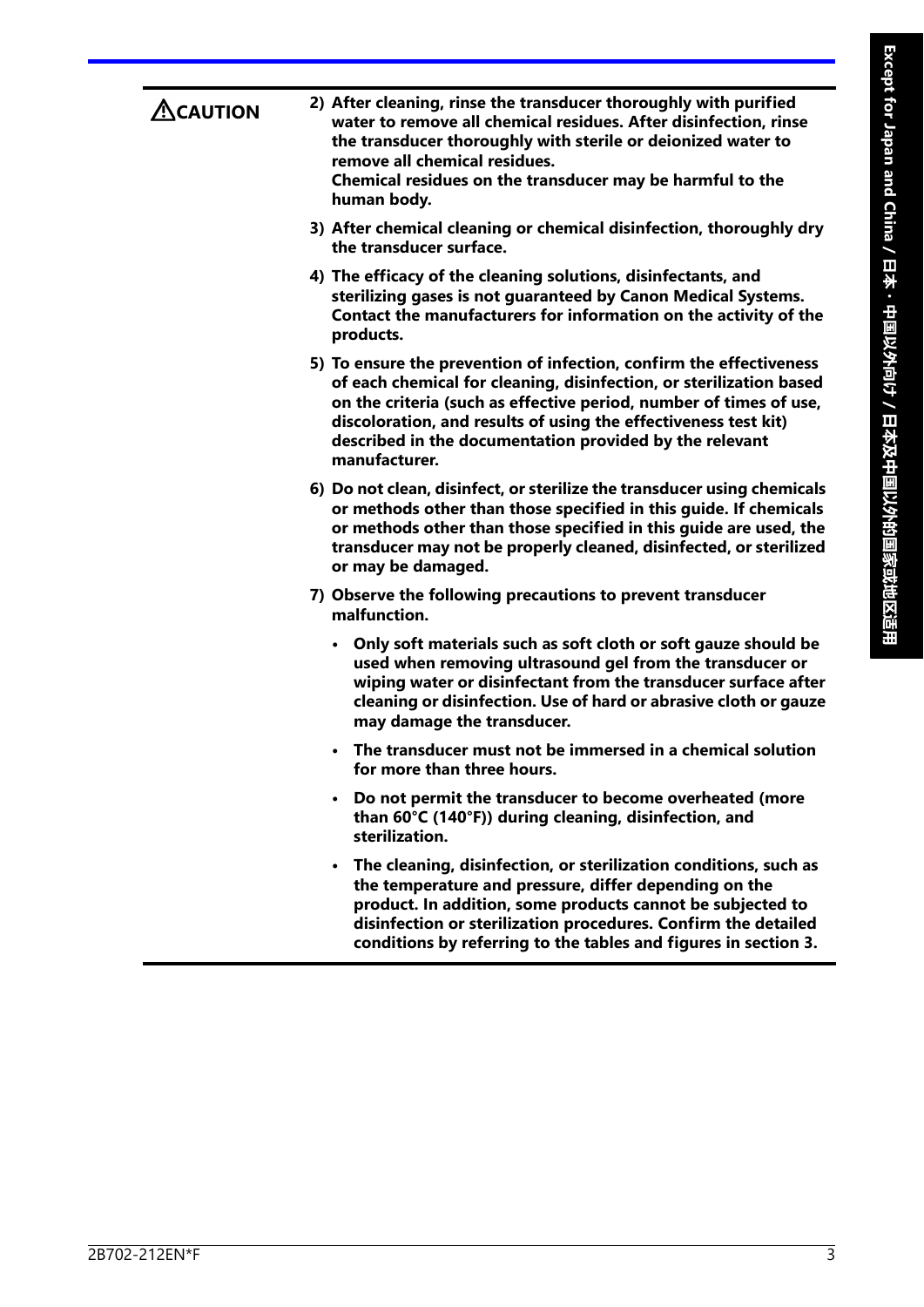### **1.3 Chemical Hazard (for USA only)**

Observe the following instruction in order to protect patients and operators from inflammation or poisoning by chemical substances.

| <b>AWARNING:</b> | This product can expose you to chemicals including lead and lead<br>compounds, which are known to the State of California to cause<br>cancer, and phthalates, which are known to the State of California<br>to cause birth defects or other reproductive harm.<br>For more information go to www.p65warnings.ca.gov. |
|------------------|----------------------------------------------------------------------------------------------------------------------------------------------------------------------------------------------------------------------------------------------------------------------------------------------------------------------|
|                  |                                                                                                                                                                                                                                                                                                                      |

## **1.4 Precautions Concerning Restriction of Sale or Use (for USA only)**

United States law restricts this device to sale or use by, or on the order of a physician.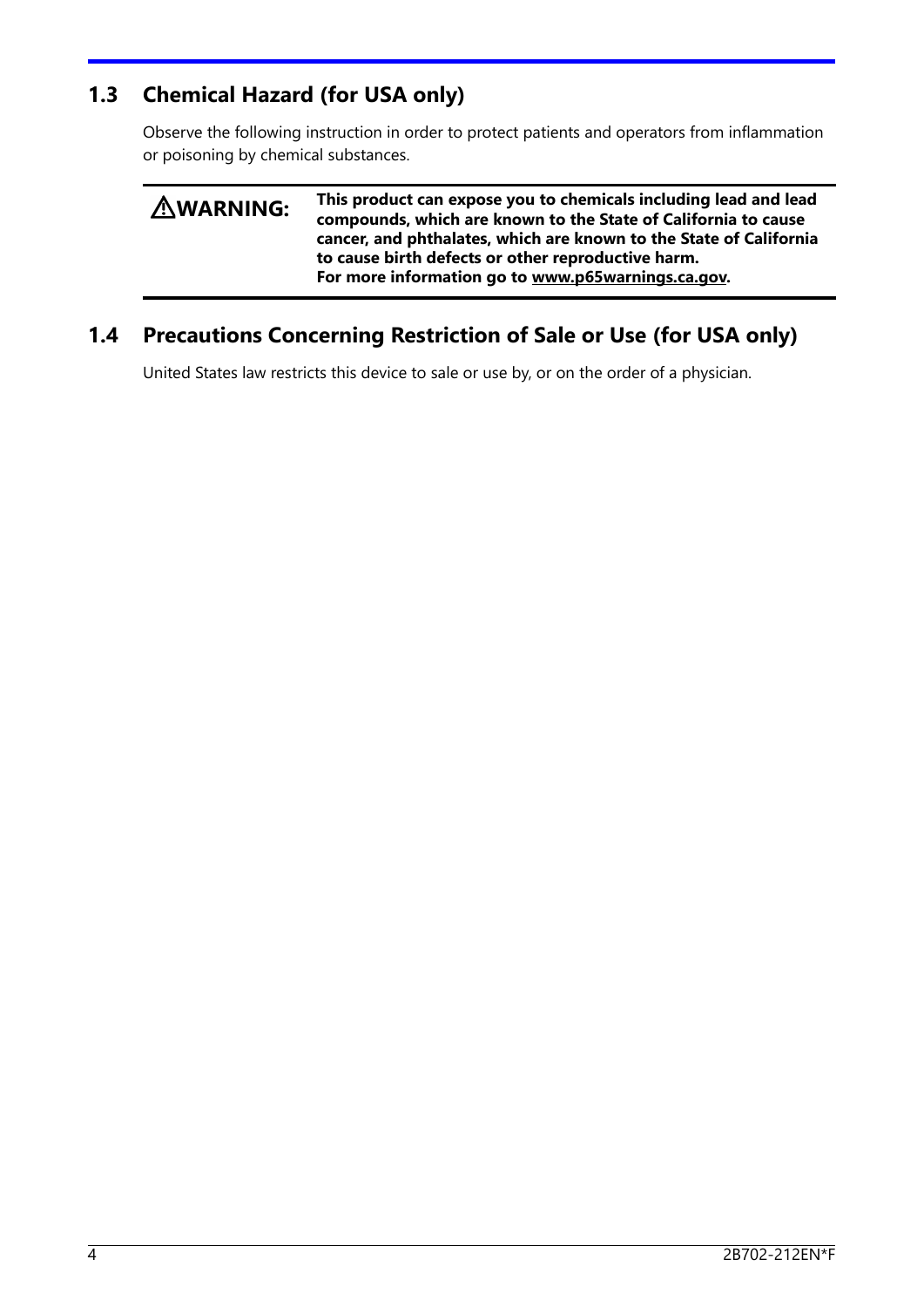## **2. Cleaning, Disinfection, Sterilization**

This section describes the methods for cleaning, disinfection, and sterilization.

## **2.1 Cleaning**

<<Items to be used: Protective gloves, cleaning solution or cleaning wipes, purified water, clean soft cloth or gauze, single-use sponge\*>>

- \* The single-use sponge must not include any abrasive parts or contain any abrasive cleanser.
- (1) Wear protective gloves to prevent infection. Wear new protective gloves each time cleaning is performed.
- (2) If an accessory that can be disassembled (e.g., biopsy adaptor) is provided, disassemble it. For details concerning such parts, refer to the operation manual for the transducer.
- (3) Wash off all organic materials (such as blood or other bodily fluids) from the transducer under purified water. A single-use sponge can be used for washing. Do not use a brush, because it may damage the transducer.
- (4) In accordance with the tables and figures in section 3, immerse the transducer in a cleaning solution or wipe the transducer using wipes to dissolve or remove all remaining organic materials. Use a single-use sponge if necessary. If dried organic materials are present on the transducer, immerse it in the cleaning solution for a prolonged period.
- (5) Remove all residual organic materials and cleaning solution from the transducer by rinsing it under purified water. Confirm that all organic materials and cleaning solution have been completely removed. Do not reuse the purified water.
- (6) Dry the surface of the transducer using clean soft cloth or gauze. Do not use heat to dry the transducer. Handle the cleaning solution or wipes as described in the documentation provided by the relevant manufacturer. To maintain the effectiveness of the cleaning solution or wipes, ensure that the concentration, temperature, and other conditions specified in the documentation provided by the manufacturer are met. To confirm the effectiveness of the cleaning solution or wipes, use the criteria (such as effective period, number of times of use, discoloration, and results of using the effectiveness test kit) described in the documentation provided by the manufacturer.
- (7) Confirm that the transducer shows no signs of damage, deformation, or peeling.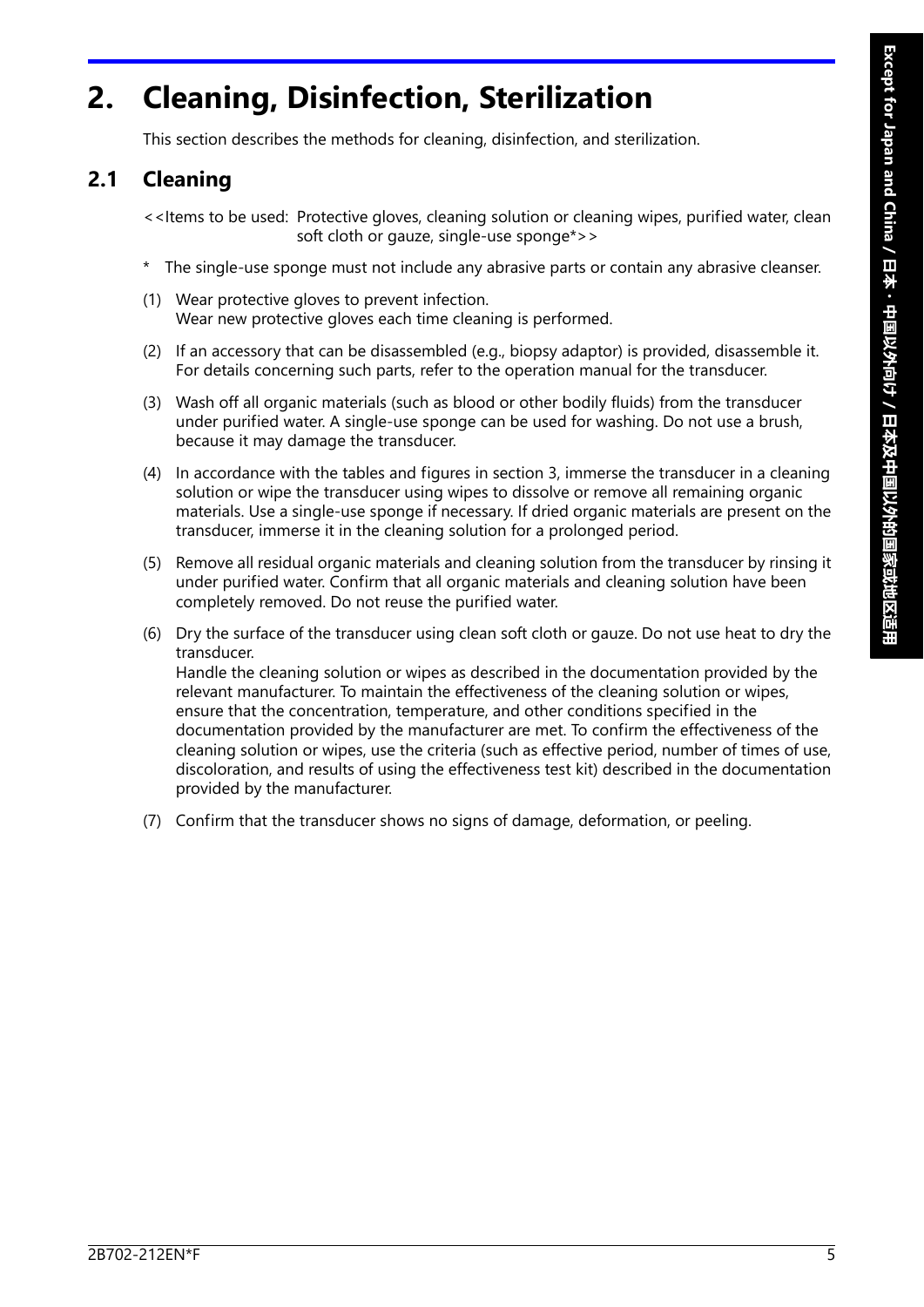#### **2.2 Disinfection**

Before disinfection, the transducer must be cleaned. Note that local regulations may require that the transducer be disinfected before sterilization.

<<Items to be used: Sterile protective gloves, disinfectant, sterile water or deionized water, sterile soft cloth or gauze>>

- (1) Wear sterile protective gloves to prevent infection. Wear new sterile protective gloves each time disinfection is performed.
- (2) Disinfect the transducer using the chemicals listed in section 3 "List of Chemicals".
- (3) Rinse the transducer thoroughly with sterile or deionized water, as described in the documentation provided by the manufacturer, in order to remove all residual disinfectant. (Rinsing is not necessary when gas disinfection is performed using Trophon EPR or Trophon 2.) Do not reuse the sterile or deionized water.
- (4) Dry the surface of the transducer using sterile soft cloth or gauze. Do not use heat to dry the transducer. Handle the disinfectant as described in the documentation provided by the relevant manufacturer. To maintain the effectiveness of the disinfectant, ensure that the concentration, temperature, and other conditions specified in the documentation provided by the manufacturer are met.

To confirm the effectiveness of the disinfectant, use the criteria (such as effective period, number of times of use, discoloration, and results of using the effectiveness test kit) described in the documentation provided by the manufacturer.

(5) Confirm that the transducer shows no signs of damage, deformation, or peeling.

#### **2.3 Sterilization**

Before sterilization, the transducer must be cleaned. Note that local regulations may require that the transducer be disinfected before sterilization.

<<Items to be used: Sterile protective gloves, sterilant>>

- \* Some types of transducers cannot be sterilized or the sterilization conditions may differ.
- (1) Wear sterile protective gloves to prevent infection. Wear new sterile protective gloves each time sterilization is performed.
- (2) Sterilize the transducer using the chemicals listed in section 3 "List of Chemicals".
	- \* Place the transducer in a sterilization packing case and then place it in the sterilizer.
- (3) After gas sterilization, perform aeration to remove all gas residues on the transducer surface.
- (4) Confirm that the transducer shows no signs of damage, deformation, or peeling.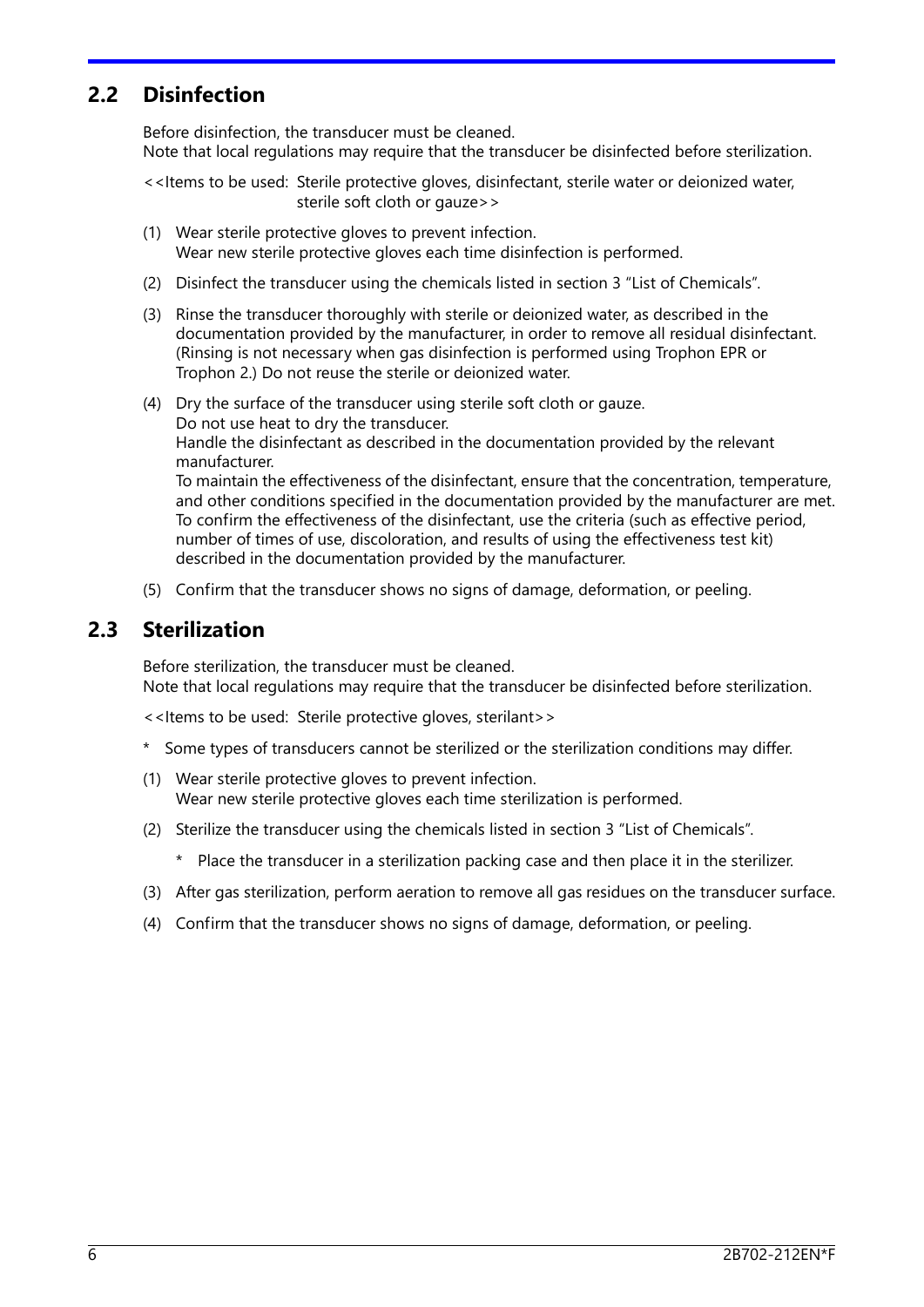## **3. List of Chemicals**

This section lists the chemicals used when washing, disinfecting, or sterilizing the transducer. Refer to the lists for the available chemicals.

In addition, refer to the manuals for the chemicals for the handling details.

● PLU-704SDT etc.

Immersible range

Never immerse the non-waterproof sections of the transducer (indicated on the tag attached to the cable) into liquids such as water or cleaning solution. Immersion may cause electric shock.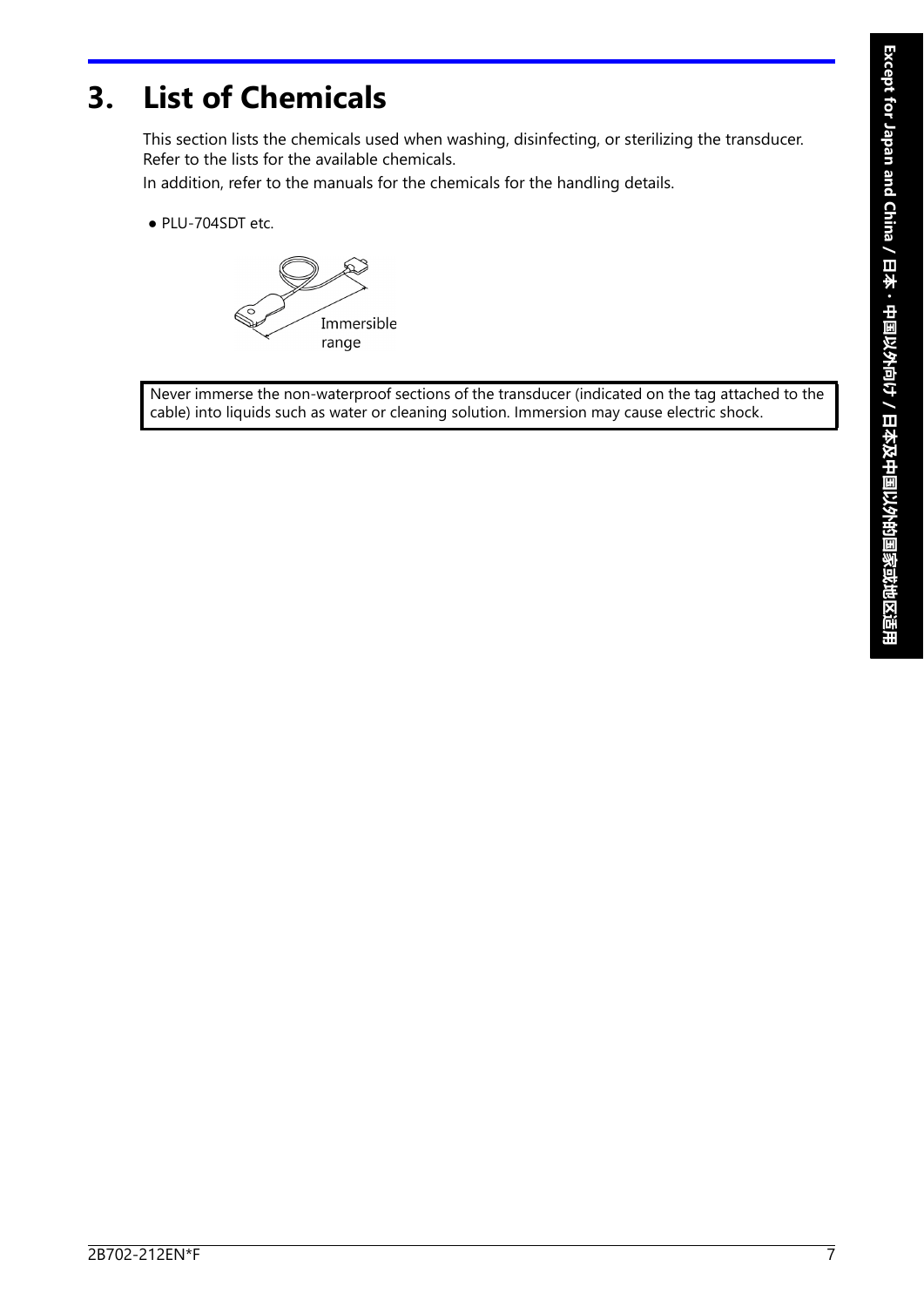## **Cleaning**

| Country of origin :                              | Chemical<br>name/type | Enzyme                |                                         |                              |                                                   |  |
|--------------------------------------------------|-----------------------|-----------------------|-----------------------------------------|------------------------------|---------------------------------------------------|--|
| Any: Any country<br>FRA : France<br>DEU: Germany | Trade name            | CIDEZYME <sup>®</sup> | 3M™ Rapid<br>Multi-Enzyme<br>cleaner    | <b>ANIOSYME</b><br>$DD1^*1$  | neodisher <sup>®</sup><br>mediclean <sup>*1</sup> |  |
| GBR: United Kingdom                              | Manufacturer          | ا 8لا                 | 3M Company                              | Laboratories<br><b>ANIOS</b> | DR. WEIGERT<br>GmbH & Co. KG                      |  |
| <b>USA: United States</b>                        | Country of origin     | Any                   | Any                                     | <b>FRA</b>                   | <b>DEU</b>                                        |  |
| JPN : Japan                                      | Concentration         | 0.8%                  | $1\%$                                   | 0.5%                         | 1%                                                |  |
| AUS: Australia                                   | (Dilution ratio)      | (125)                 | (100)                                   | (200)                        | (100)                                             |  |
|                                                  | Time                  | $1$ min.              | 10 min.                                 | $5$ min.                     | 10 min.                                           |  |
|                                                  | Temperature           |                       | Room temperature                        |                              | Room temperature                                  |  |
|                                                  | Humidity              |                       | Normal humidity                         |                              | Normal humidity                                   |  |
| Model name<br>Pressure                           |                       |                       | Normal pressure                         | Normal pressure              |                                                   |  |
| PVU-375SDT, PVU-382SDT, PLU-704SDT, PLU-1004SD   |                       | <b>OK</b>             | <b>OK</b>                               | <b>OK</b>                    | <b>OK</b>                                         |  |
| OK : Use of the chemical is permitted.           |                       |                       | : Use of the chemical is not permitted. |                              |                                                   |  |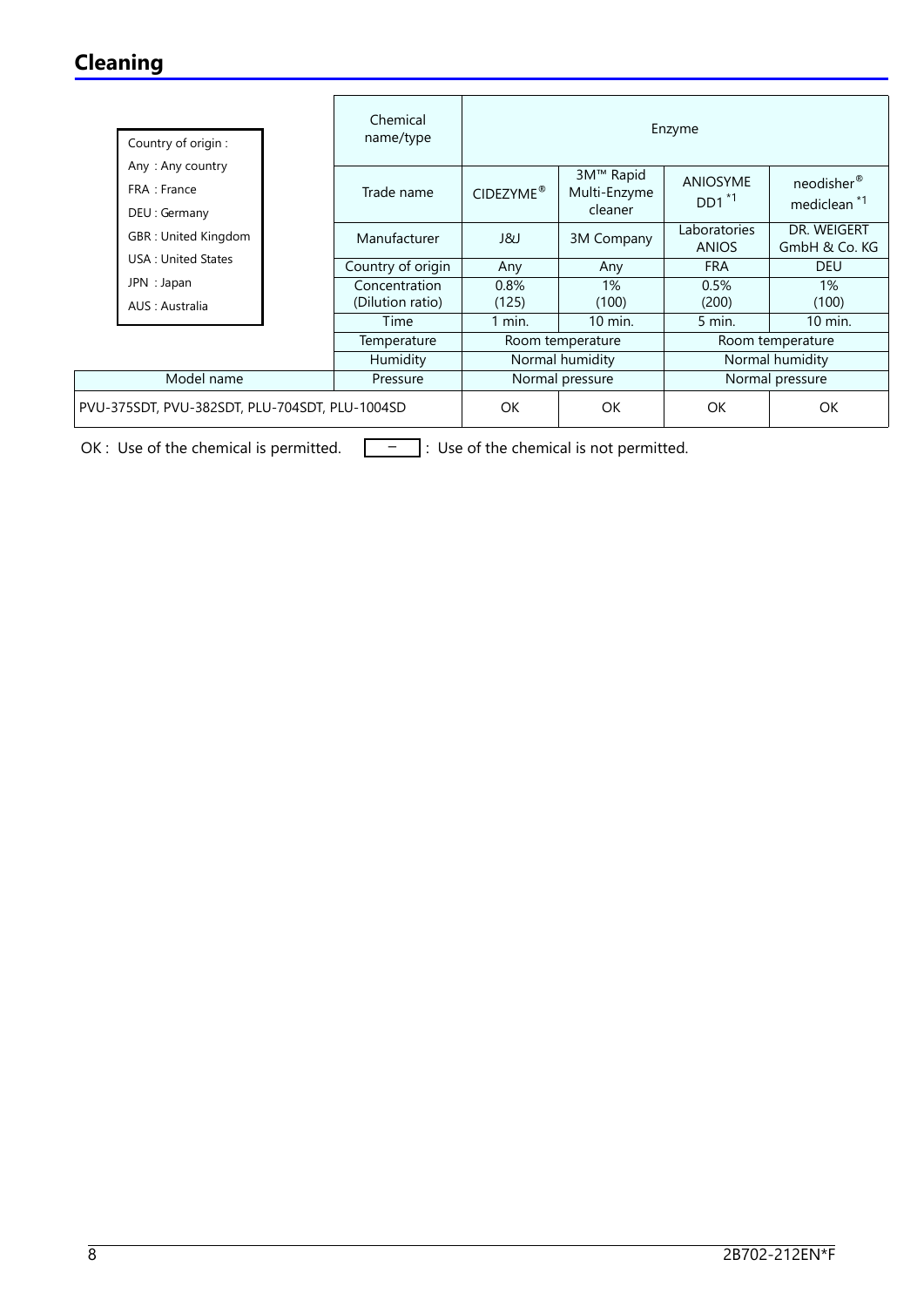| Enzyme                                             |                          |                              |                     |                                                        | Isopropyl alcohol/<br>Ethylene glycol<br>monobutyl ether | Alkyl dimethyl benzyl<br>ammonium chloride/2-ethanol/<br>Alkyl polysaccharide/<br>Ethylenediamine tetraacetic acid |
|----------------------------------------------------|--------------------------|------------------------------|---------------------|--------------------------------------------------------|----------------------------------------------------------|--------------------------------------------------------------------------------------------------------------------|
| <b>Tristel</b><br>Pre-Clean<br>Wipes <sup>*1</sup> | MetriZyme®               | Klenzyme®                    | Instru-Zyme®<br>Gel | Endozime <sup>®</sup><br>Xtreme<br>Power <sup>*1</sup> | CaviWipes™                                               | Intercept <sup>®</sup> Wipes                                                                                       |
| <b>Tristel Solutions</b><br>Limited                | Metrex<br>Research, Inc. | <b>STERIS</b><br>Corporation | Summit<br>Medical   | <b>RUHOF</b><br>Corporation                            | <b>Metrex</b><br>Research, Inc.                          | <b>MEDIVATORS Inc.</b>                                                                                             |
| <b>GBR</b>                                         | <b>USA</b>               | <b>USA</b>                   | <b>USA</b>          | <b>USA</b>                                             | <b>USA</b>                                               | <b>USA</b>                                                                                                         |
| Working<br>solution                                | 0.77%<br>(130)           | 0.8%<br>(125)                | Working<br>solution | 0.2%<br>(500)                                          | Working solution                                         | Working solution                                                                                                   |
| Wiping only                                        | 5 min.                   | $5$ min.                     | Wiping only         | 2 min.                                                 |                                                          | Wiping only                                                                                                        |
|                                                    | Room temperature         |                              | Room temperature    |                                                        |                                                          | Room temperature                                                                                                   |
| Normal humidity<br>Normal humidity                 |                          |                              |                     | Normal humidity                                        |                                                          |                                                                                                                    |
| Normal pressure<br>Normal pressure                 |                          |                              |                     |                                                        | Normal pressure                                          |                                                                                                                    |
| OK                                                 | OK                       | <b>OK</b>                    |                     | OK                                                     |                                                          |                                                                                                                    |

\*1: Not for use in the USA.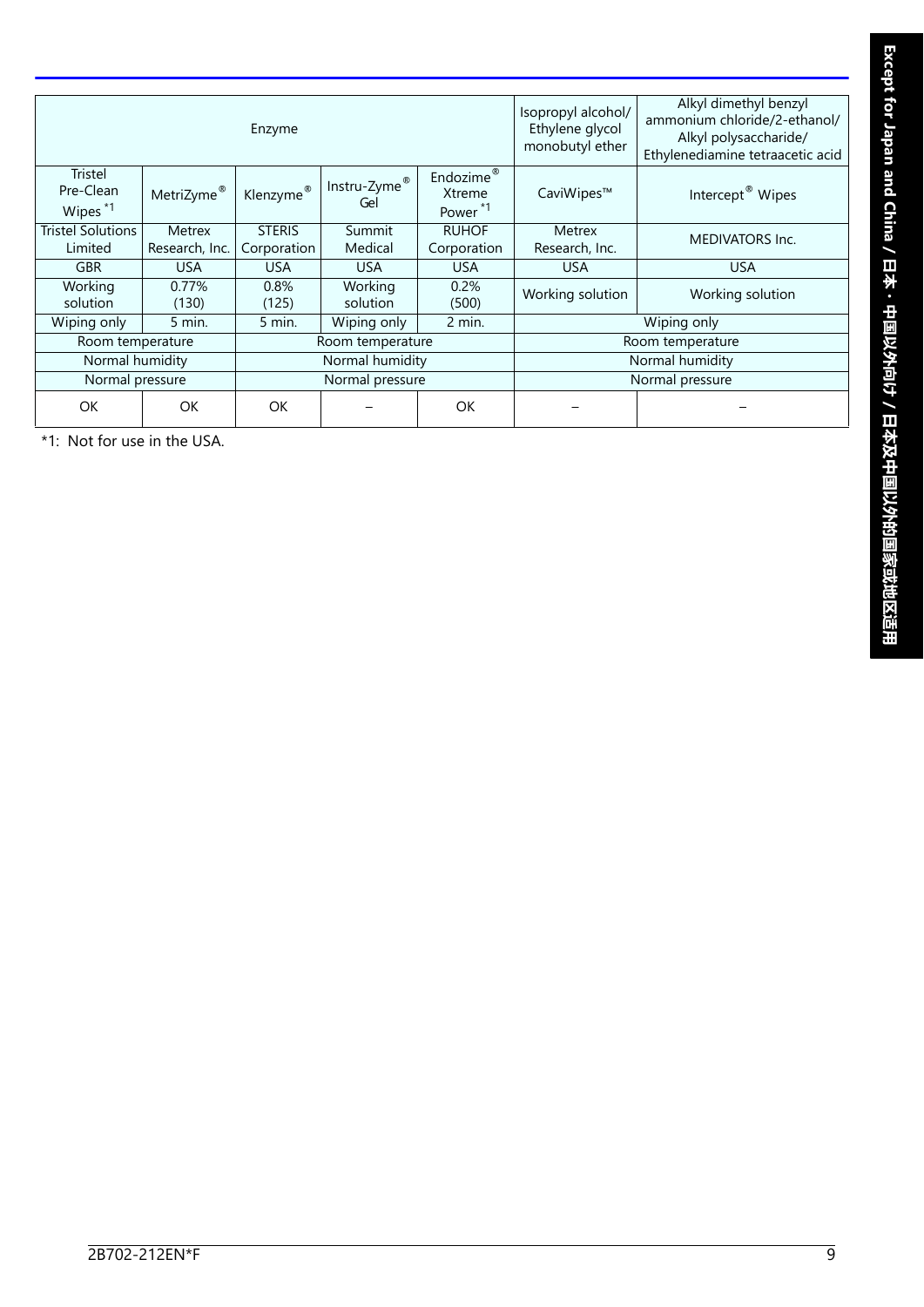## **Low/Middle-Level Disinfection -1 (Except for USA)**

Note that local regulations may require that the transducer be disinfected before sterilization.

|  | Country of origin :<br>Any: Any country          | Chemical<br>name/type             | Didecyl dimethyl ammonium chlorides/<br>Quaternary ammonium compounds | Didecyl dimethyl<br>ammonium chlorides |  |
|--|--------------------------------------------------|-----------------------------------|-----------------------------------------------------------------------|----------------------------------------|--|
|  | FRA : France                                     | Trade name                        | CLEANISEPT <sup>®</sup><br><b>WIPES</b>                               | <b>WIP'ANIOS Excel</b>                 |  |
|  | DEU : Germany                                    | Manufacturer                      | Dr. Schumacher                                                        | Laboratories                           |  |
|  | GBR: United Kingdom<br><b>USA: United States</b> |                                   | GmbH                                                                  | <b>ANIOS</b>                           |  |
|  |                                                  | Country of origin                 | <b>DEU</b>                                                            | <b>FRA</b>                             |  |
|  | JPN : Japan                                      | Concentration<br>(Dilution ratio) | Working solution                                                      | Working solution                       |  |
|  | AUS : Australia                                  | Time                              | Wiping only                                                           | Wiping only                            |  |
|  |                                                  | Temperature                       | Room temperature                                                      | Room temperature                       |  |
|  |                                                  | Humidity                          | Normal humidity                                                       | Normal humidity                        |  |
|  | Model name                                       | Pressure                          | Normal pressure                                                       | Normal pressure                        |  |
|  | PVU-375SDT, PVU-382SDT, PLU-704SDT, PLU-1004SD   |                                   | OK                                                                    |                                        |  |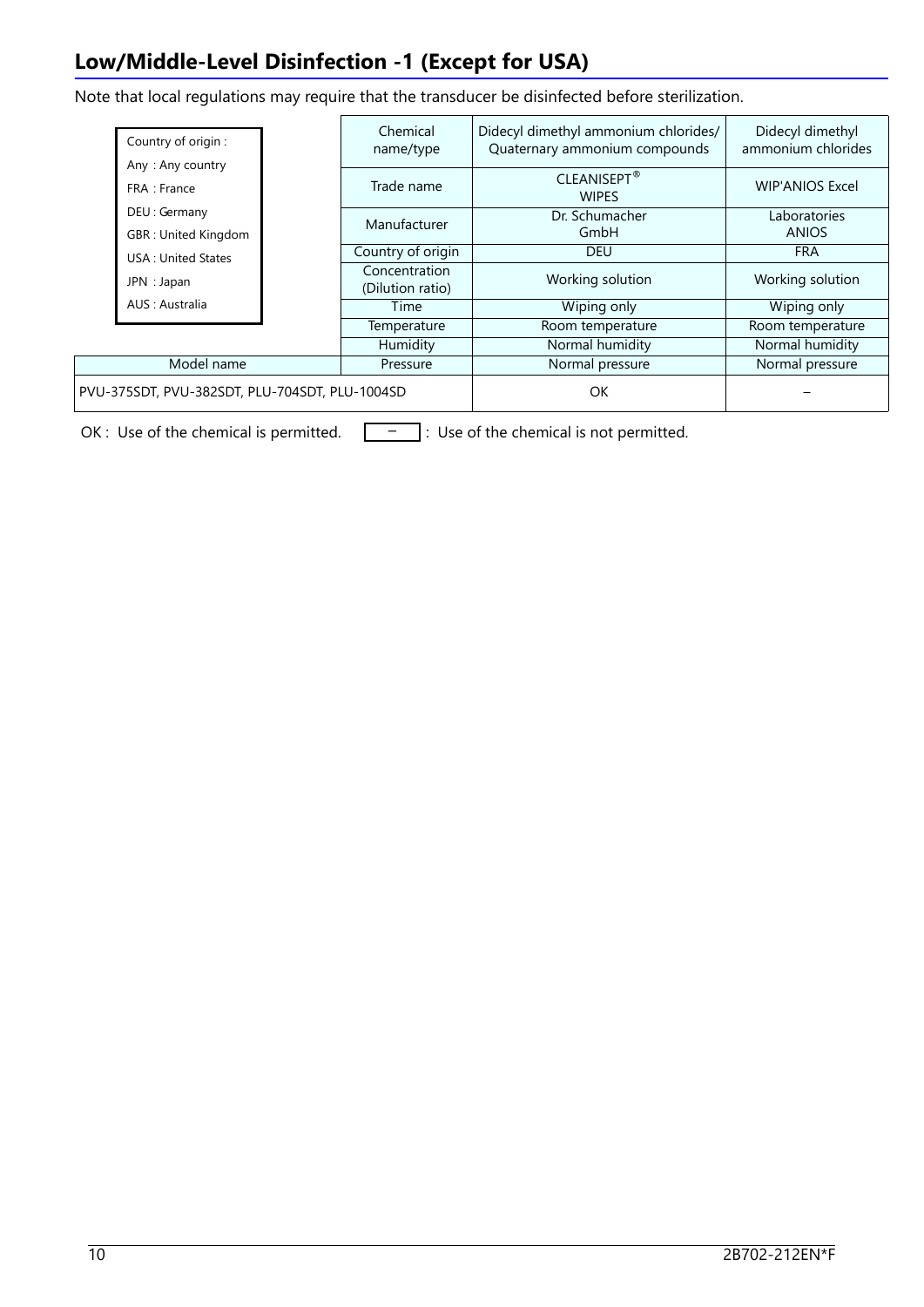| Glyoxal/Glutaral/            |
|------------------------------|
| Didecyl dimethyl             |
| ammonium chlorides           |
| Lysoformin <sup>®</sup> 3000 |
| Lysoform                     |
| Disinfection Ltd.            |
| DEU                          |
| 2%                           |
| (50)                         |
| $15 \text{ min}$             |
| Room temperature             |
| Normal humidity              |
| Normal pressure              |
|                              |
|                              |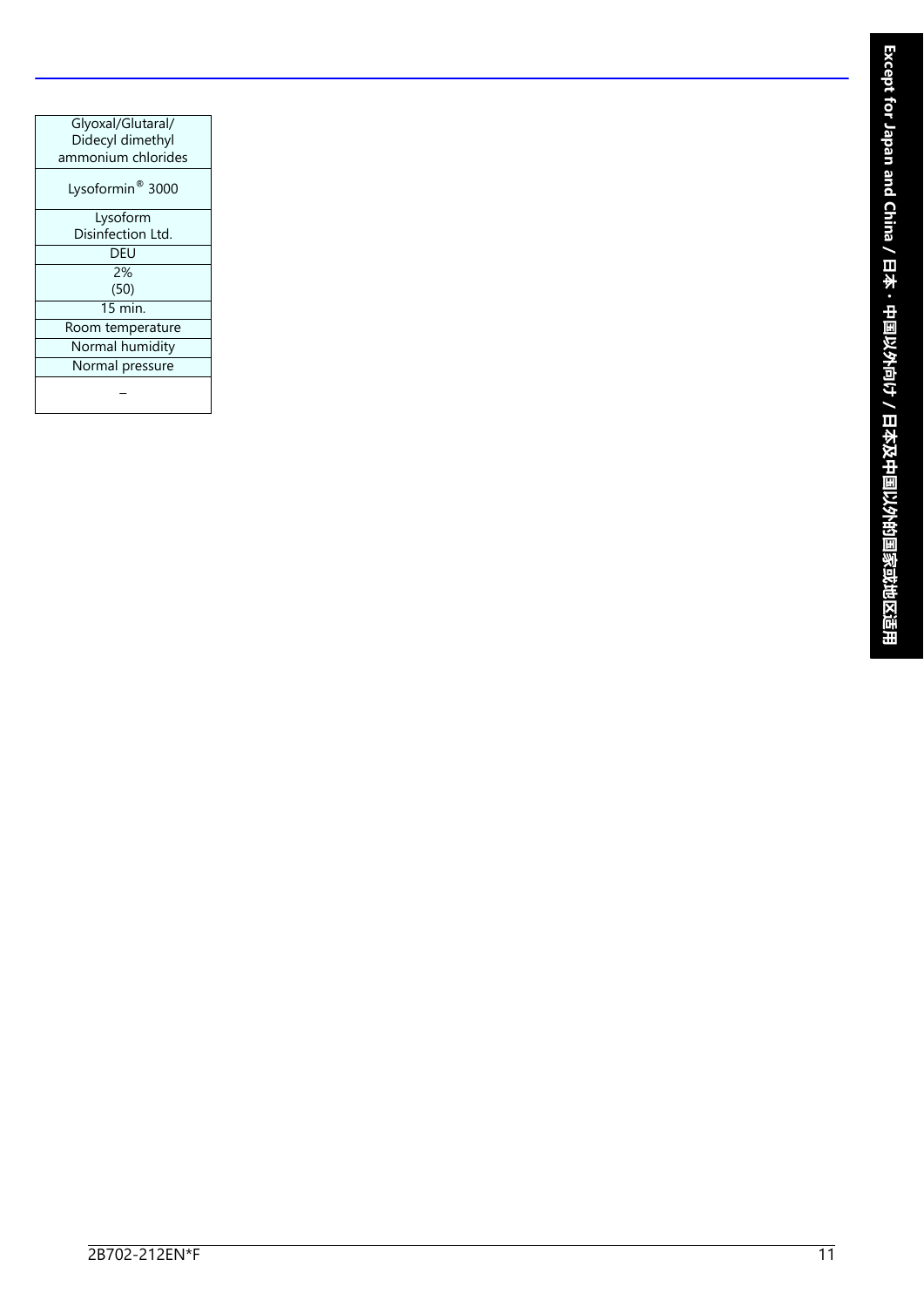### **Low/Middle-Level Disinfection -2 (High-level disinfection is also required in the USA.)**

Note that local regulations may require that the transducer be disinfected before sterilization.

|  | Country of origin:<br>Any: Any country<br>FRA : France                                             |  | Chemical<br>name/type             | Ethanol                       | Isopropyl<br>alcohol          | Isopropyl alcohol/<br>Ethylene glycol<br>monobutyl ether | Sodium<br>hypochlorite                                                                 |
|--|----------------------------------------------------------------------------------------------------|--|-----------------------------------|-------------------------------|-------------------------------|----------------------------------------------------------|----------------------------------------------------------------------------------------|
|  | DEU: Germany<br>GBR: United Kingdom<br><b>USA: United States</b><br>JPN : Japan<br>AUS : Australia |  | Trade name                        | Fthanol                       | Isopropyl<br>alcohol          | CaviWipes™                                               | Dispatch <sup>®</sup><br><b>Hospital Cleaner</b><br>Disinfectant<br>Towels with Bleach |
|  |                                                                                                    |  | Manufacturer                      | Any<br>manufacturer           | Any<br>manufacturer           | <b>Metrex</b><br>Research, Inc.                          | The Clorox<br>Company                                                                  |
|  |                                                                                                    |  | Country of origin                 | Any                           | Any                           | <b>USA</b>                                               | <b>USA</b>                                                                             |
|  |                                                                                                    |  | Concentration<br>(Dilution ratio) | 80%<br>(original<br>solution) | 70%<br>(original<br>solution) | Working solution                                         | 0.65%<br>(working solution)                                                            |
|  |                                                                                                    |  | Time                              | Wiping only                   | Wiping only                   | Wiping only                                              | Wiping only                                                                            |
|  |                                                                                                    |  | Temperature                       | Room<br>temperature           | Room<br>temperature           | Room<br>temperature                                      | Room<br>temperature                                                                    |
|  |                                                                                                    |  | Humidity                          | Normal<br>humidity            | Normal<br>humidity            | Normal humidity                                          | Normal humidity                                                                        |
|  | Model name                                                                                         |  | Pressure                          | Normal<br>pressure            | <b>Normal</b><br>pressure     | Normal pressure                                          | Normal pressure                                                                        |
|  | PVU-375SDT, PVU-382SDT, PLU-704SDT, PLU-1004SD                                                     |  |                                   | OK                            | OK                            | OK                                                       | OK                                                                                     |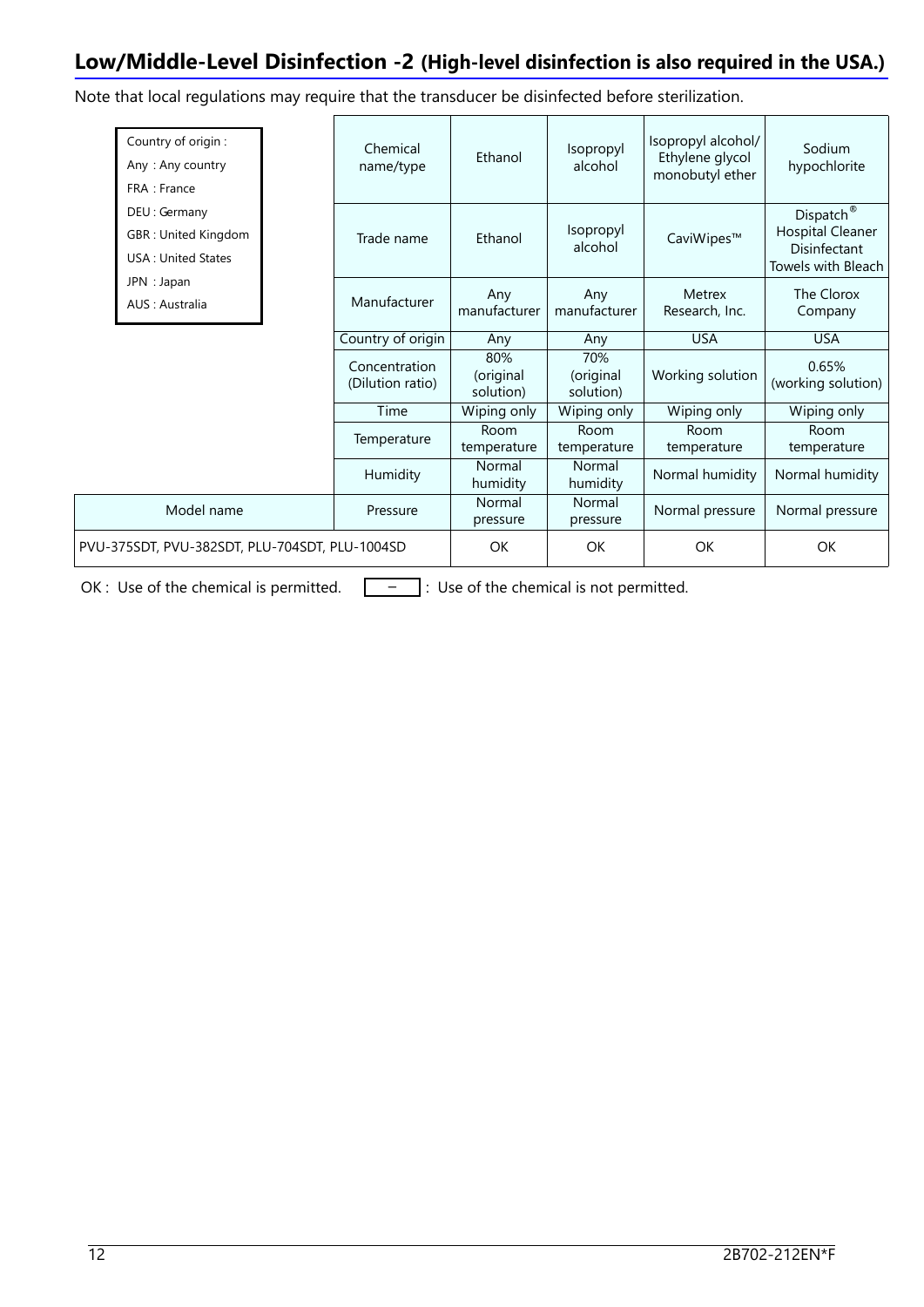| Quaternary ammonium chlorides                      |                                                            | Quaternary ammonium<br>chlorides/<br>Isopropyl alcohol                            |                     | Decyldimethyloctylammonium chloride/<br>Dimethyldioctylammonium chloride/<br>Didecyldimethylammonium chloride/<br>Quaternary ammonium compounds,<br>benzyl-C12-16-alkyldimethyl, chlorides | Hydrogen<br>peroxide          |
|----------------------------------------------------|------------------------------------------------------------|-----------------------------------------------------------------------------------|---------------------|--------------------------------------------------------------------------------------------------------------------------------------------------------------------------------------------|-------------------------------|
| Protex <sup>™</sup> Ultra<br>Disinfectant<br>Wipes | Sani-Cloth <sup>®</sup> AF3,<br>Sani-Cloth <sup>®</sup> AF | Super<br>Sani-Cloth <sup>®</sup><br>Sani-Cloth <sup>®</sup><br>Plus               |                     | SONO Ultrasound Wipes                                                                                                                                                                      | Oxivir 1 wipes                |
| Parker<br>Laboratories, Inc.                       | Professional<br>Disposables<br>International, Inc.         | Professional Disposables<br>International, Inc.                                   |                     | Advanced Ultrasound Solutions Inc.                                                                                                                                                         | Diversey, Inc.                |
| <b>USA</b>                                         | <b>USA</b>                                                 | <b>USA</b>                                                                        |                     | <b>USA</b>                                                                                                                                                                                 | <b>USA</b>                    |
| 0.232%<br>(working<br>solution)                    | 0.28%<br>(working<br>solution)                             | 0.25% / 14.85%<br>$0.5\%$ / 55%<br>(working<br>(working<br>solution)<br>solution) |                     | Working solution                                                                                                                                                                           | 0.5%<br>(working<br>solution) |
| Wiping only                                        | Wiping only                                                | Wiping only                                                                       | Wiping only         | Wiping only                                                                                                                                                                                | Wiping only                   |
| Room<br>temperature                                | Room<br>temperature                                        | Room<br>temperature                                                               | Room<br>temperature | Room temperature                                                                                                                                                                           | Room<br>temperature           |
| Normal humidity                                    | Normal humidity                                            | Normal<br>Normal<br>humidity<br>humidity                                          |                     | Normal humidity                                                                                                                                                                            | Normal<br>humidity            |
| Normal pressure                                    | Normal pressure                                            | Normal<br>Normal<br>pressure<br>pressure                                          |                     | Normal pressure                                                                                                                                                                            | Normal<br>pressure            |
| OK                                                 | OK                                                         | OK                                                                                | <b>OK</b>           | OK                                                                                                                                                                                         | OK                            |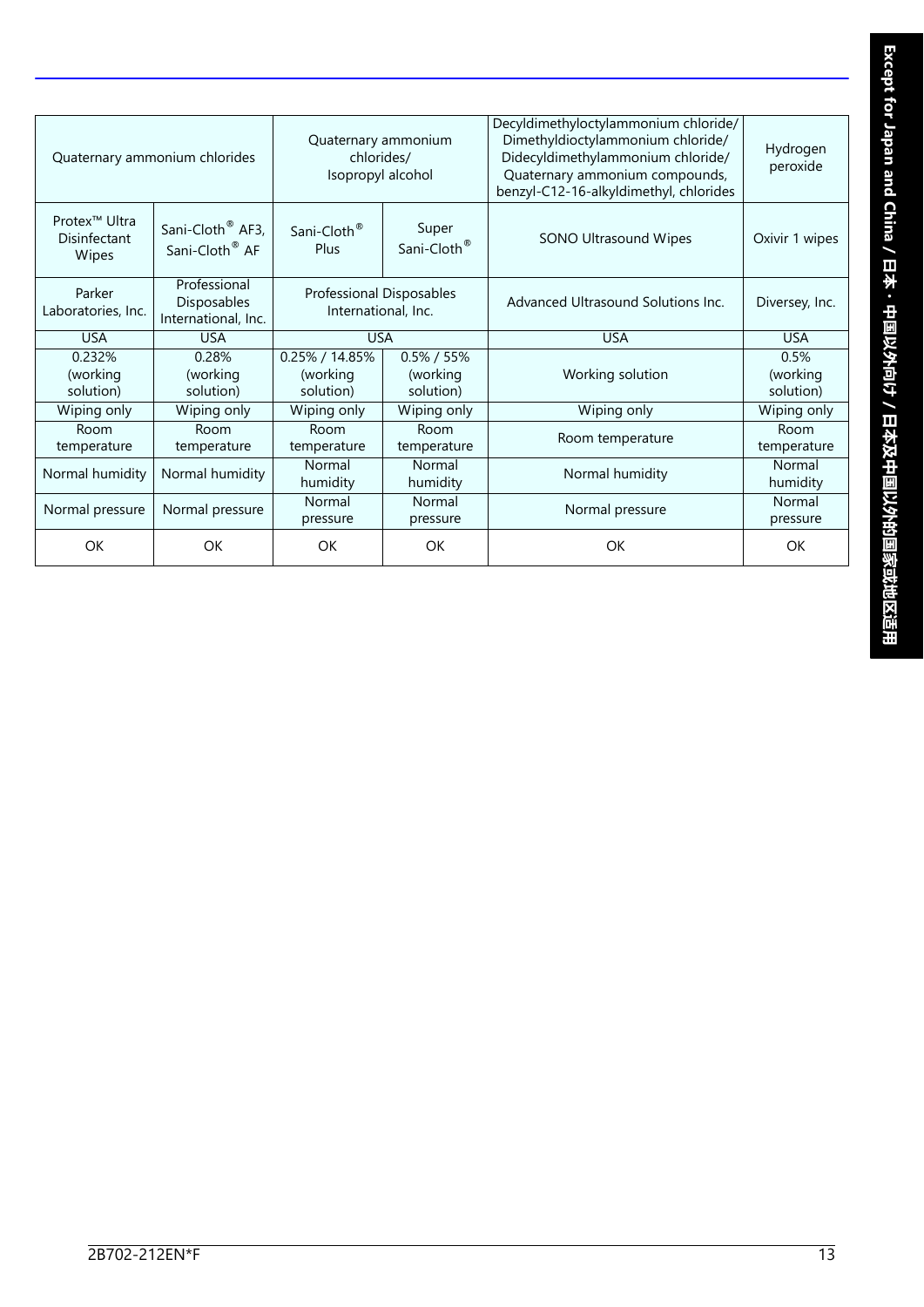## **High-Level Disinfection -1 (Except for USA)**

Note that local regulations may require that the transducer be disinfected before sterilization.

| Country of origin :                            | Chemical<br>name/type             | Hydrogen peroxide,<br>Peracetic acid | Chlorine dioxide                             |                                                                   |                           |  |
|------------------------------------------------|-----------------------------------|--------------------------------------|----------------------------------------------|-------------------------------------------------------------------|---------------------------|--|
| Any: Any country<br>FRA : France               | Trade name                        | PeraSafe <sup>™ *1</sup>             | Tristel Fuse for<br>Instruments              | <b>Tristel Sporicidal</b><br>Wipes/<br><b>Tristel Rinse Wipes</b> | <b>Tristel Duo</b><br>ULT |  |
| DEU: Germany<br>GBR: United Kingdom            | Manufacturer                      | <b>DuPont</b>                        | <b>Tristel Solutions Limited</b>             |                                                                   |                           |  |
| <b>USA: United States</b>                      | Country of origin                 | Any                                  | <b>GBR</b>                                   |                                                                   |                           |  |
| JPN : Japan<br>AUS : Australia                 | Concentration<br>(Dilution ratio) | 1.62%<br>(61.7)                      | 0.012%<br>(1 sachet in<br>5 liters of water) | Working solution                                                  |                           |  |
|                                                | Time                              | 10 min.                              | $5$ min.<br>Wiping only                      |                                                                   |                           |  |
|                                                | Temperature                       | Room temperature                     | Room temperature                             |                                                                   |                           |  |
|                                                | Humidity                          | Normal humidity                      | Normal humidity                              |                                                                   |                           |  |
| Model name                                     | Pressure                          |                                      |                                              | Normal pressure                                                   |                           |  |
| PVU-375SDT, PVU-382SDT, PLU-704SDT, PLU-1004SD |                                   | OK.                                  | OK                                           | OK.                                                               | OK                        |  |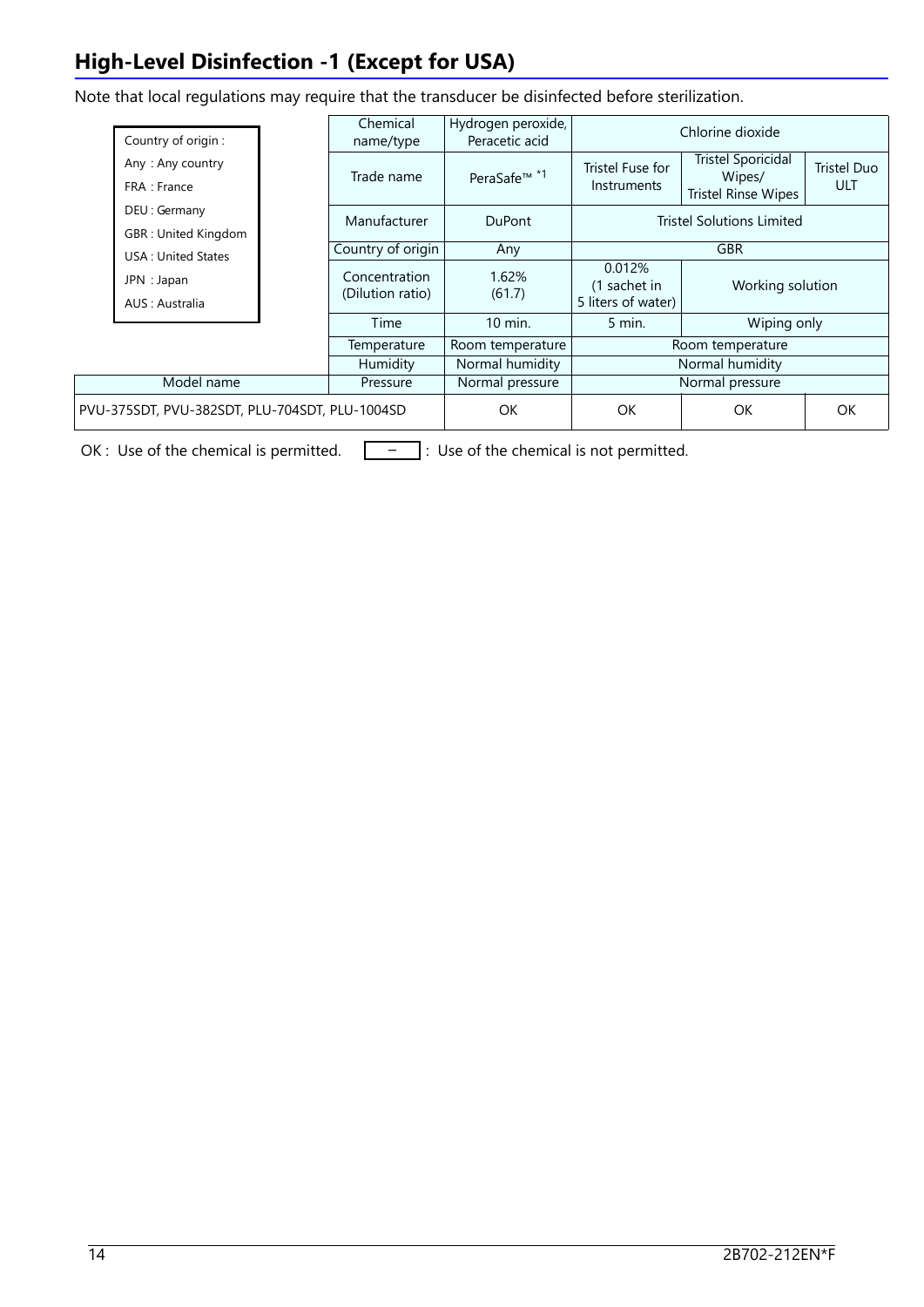|           | Succindialdehyde<br>Peracetic acid                          |                                | Ortho-<br>phthalaldehyde       | Sodium percarbonate/<br>Citric acid |                                 | Peracetic acid,<br>Hydrogen peroxide, Acetic acid           |                  |                                    |
|-----------|-------------------------------------------------------------|--------------------------------|--------------------------------|-------------------------------------|---------------------------------|-------------------------------------------------------------|------------------|------------------------------------|
|           | gigasept <sup>®</sup> FF (new)                              | NU-<br>$CIDEX^{\circledast}$   | Anioxyde<br>1000               | Opal™                               | $C$ linell®<br>Sporicidal wipes | gigasept <sup>®</sup> PAA<br>concentrate                    |                  | mikrozid <sup>®</sup><br>PAA wipes |
| Mayr GmbH | Schülke &                                                   | J&J                            | Laboratories<br><b>ANIOS</b>   | <b>Whiteley Medical</b>             | <b>GAMA</b><br>Healthcare Ltd.  | Schülke & Mayr GmbH                                         |                  |                                    |
|           | <b>DEU</b>                                                  | <b>GBR</b>                     | <b>FRA</b>                     | <b>AUS</b>                          | <b>GBR</b>                      | <b>DEU</b>                                                  |                  |                                    |
|           | 5%<br>(20)                                                  | 0.35%<br>(working<br>solution) | 0.15%<br>(working<br>solution) | 0.57%<br>(Working solution)         | Working solution                | 2%<br>(a double-chambered<br>bottle into 5 liters of water) |                  | Working<br>solution                |
|           | 15 min. <sup><math>*</math>2</sup> 60 min. $*$ <sup>3</sup> | $5$ min.                       | 30 min.                        | $6$ min.                            | Wiping only                     | 5 min. $4$                                                  | 15 min. $^{*3}$  | Wiping only                        |
|           | Room temperature                                            |                                | Room temperature               | Room temperature                    | Room temperature                |                                                             | Room temperature |                                    |
|           | Normal humidity                                             |                                | Normal humidity                | Normal humidity                     | Normal humidity                 |                                                             | Normal humidity  |                                    |
|           | Normal pressure                                             |                                | Normal pressure                | Normal pressure                     | Normal pressure                 |                                                             | Normal pressure  |                                    |
|           |                                                             | <b>OK</b>                      | OK                             | <b>OK</b>                           |                                 | OK                                                          | OK.              | <b>OK</b>                          |

\*1: PeraSafe™ may be classified as a sterilizing agent or as a high-level disinfectant depending on the local regulations.

\*2: For bacteria and fungi

\*3: For virucidal

\*4: For mycobactericidal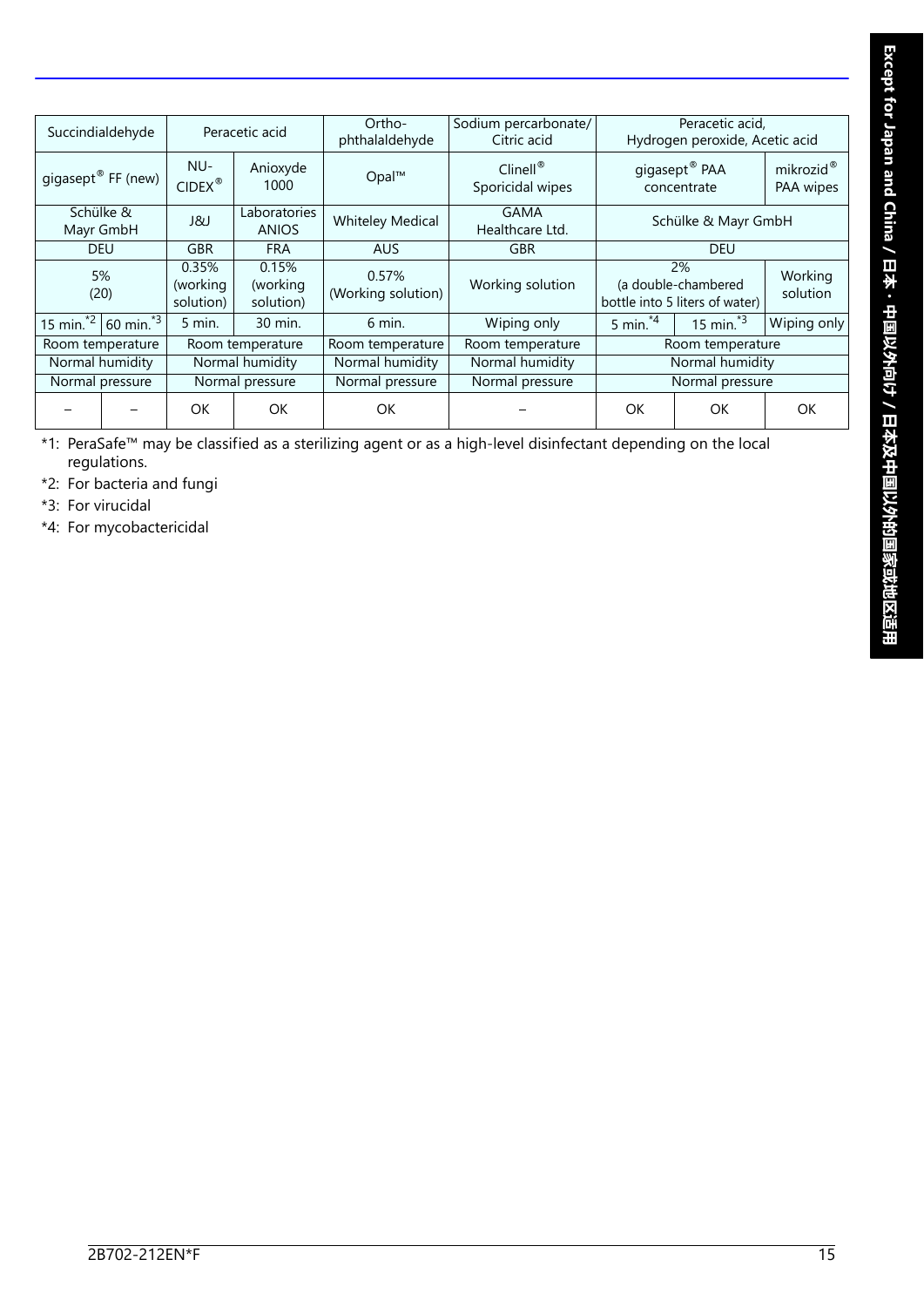## **High-Level Disinfection -2**

Note that local regulations may require that the transducer be disinfected before sterilization.

| Country of origin :                            | Chemical<br>name/type             | Glutaraldehyde                 |                                            |                               |                                |                                   |
|------------------------------------------------|-----------------------------------|--------------------------------|--------------------------------------------|-------------------------------|--------------------------------|-----------------------------------|
| Any: Any country                               | Trade name                        | $CIDEX^*$                      | CIDEX PLUS <sup>®</sup><br>28 day solution | MetriCide <sup>®</sup>        | MetriCide <sup>®</sup><br>28   | MetriCide <sup>®</sup><br>Plus 30 |
| FRA : France<br>DEU: Germany                   | Manufacturer                      | ا لكا ل                        | J&J                                        | Metrex Research, Inc.         |                                |                                   |
| GBR: United Kingdom                            | Country of origin                 | Any                            |                                            | <b>USA</b>                    |                                |                                   |
| <b>USA: United States</b><br>JPN : Japan       | Concentration<br>(Dilution ratio) | 2.4%<br>(working)<br>solution) | 3.4%<br>(working)<br>solution)             | 2.6%<br>(working<br>solution) | 2.5%<br>(working)<br>solution) | 3.4%<br>(working<br>solution)     |
| AUS : Australia                                | Time                              | 45 min.                        | 20 min.                                    | 45 min.                       | 90 min.                        | 90 min.                           |
|                                                | Temperature                       | Room temperature               |                                            | 25°C (77°F)                   |                                |                                   |
|                                                | Humidity                          | Normal humidity                |                                            | Normal humidity               |                                |                                   |
| Model name                                     | Pressure                          | Normal pressure                |                                            | Normal pressure               |                                |                                   |
| PVU-375SDT, PVU-382SDT, PLU-704SDT, PLU-1004SD |                                   | OK                             |                                            | OK                            |                                |                                   |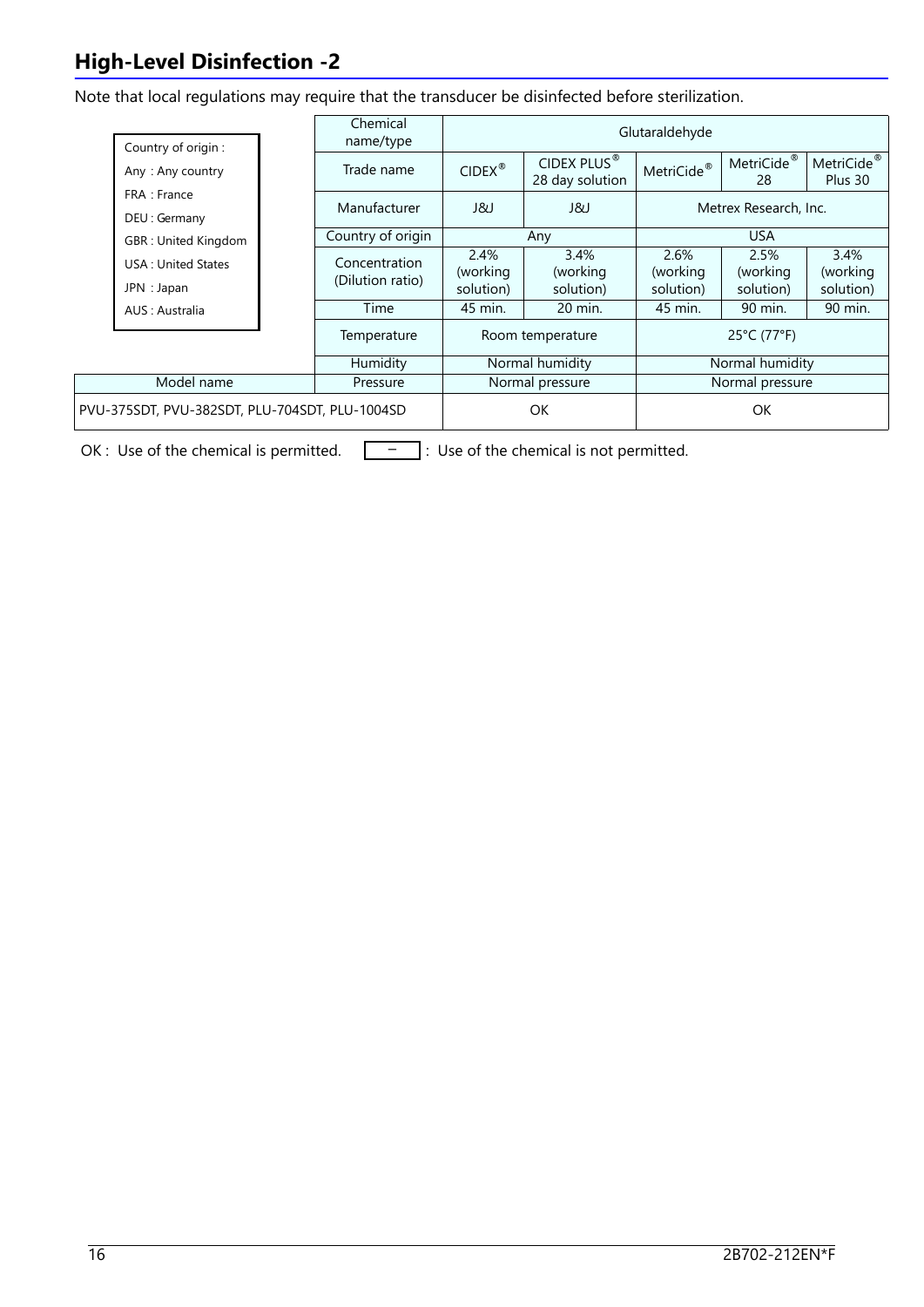| Except for Japan and China / 日本 · 中国以外向け / 日本及中国以外的国家或地区适用 |
|------------------------------------------------------------|
|                                                            |
|                                                            |

|                                        | Glutaraldehyde                                 |                             | Hydrogen peroxide                                                                        |                        | Hydrogen<br>peroxide       | Hydrogen peroxide                                                      |
|----------------------------------------|------------------------------------------------|-----------------------------|------------------------------------------------------------------------------------------|------------------------|----------------------------|------------------------------------------------------------------------|
| WAVICIDE <sup>®</sup> -01              | Sporicidin <sup>®</sup>                        | CIDEX <sup>®</sup> OPA      | Trophon <sup>®</sup> EPR                                                                 | Trophon <sup>®</sup> 2 | SPOROX <sup>®</sup> II     | Revital-Ox <sup>™</sup> Resert <sup>®</sup><br>High Level Disinfectant |
| <b>Medical Chemical</b><br>Corporation | Contec Inc.                                    | ر 18                        | Nanosonics Limited                                                                       |                        | Sultan Healthcare          | <b>STERIS Corporation</b>                                              |
| <b>USA</b>                             | <b>USA</b>                                     | Any                         | AUS.                                                                                     |                        | <b>USA</b>                 | <b>USA</b>                                                             |
| 2.5%                                   | 1.12%<br>(working solution) (working solution) | 0.55%<br>(working solution) | Use the disinfectant cartridges<br>specifically designed for the<br>disinfection device. |                        | 7.5%<br>(working solution) | 2%<br>(working solution)                                               |
| 45 min.                                | 20 min.                                        | 12 min.                     | There are no disinfection                                                                |                        | 30 min.                    | 8 min.                                                                 |
| Room<br>temperature                    | <b>Room</b><br>temperature                     | <b>Room</b><br>temperature  | related parameters<br>(temperature, humidity,                                            |                        | Room<br>temperature        | Room temperature                                                       |
| Normal humidity                        | Normal humidity                                | Normal humidity             | pressure, or time) to be set by                                                          |                        | Normal humidity            | Normal humidity                                                        |
| Normal pressure                        | Normal pressure                                | Normal pressure             | the operator.                                                                            |                        | Normal pressure            | Normal pressure                                                        |
| OK                                     | OK                                             | <b>OK</b>                   | $OK^{\star 1}$                                                                           | OK                     | OK                         | OK                                                                     |

\*1: Use a Trophon<sup>®</sup> EPR with transducer cable clamp "T-Clamp". Please contact your Trophon<sup>®</sup> EPR representative for further information.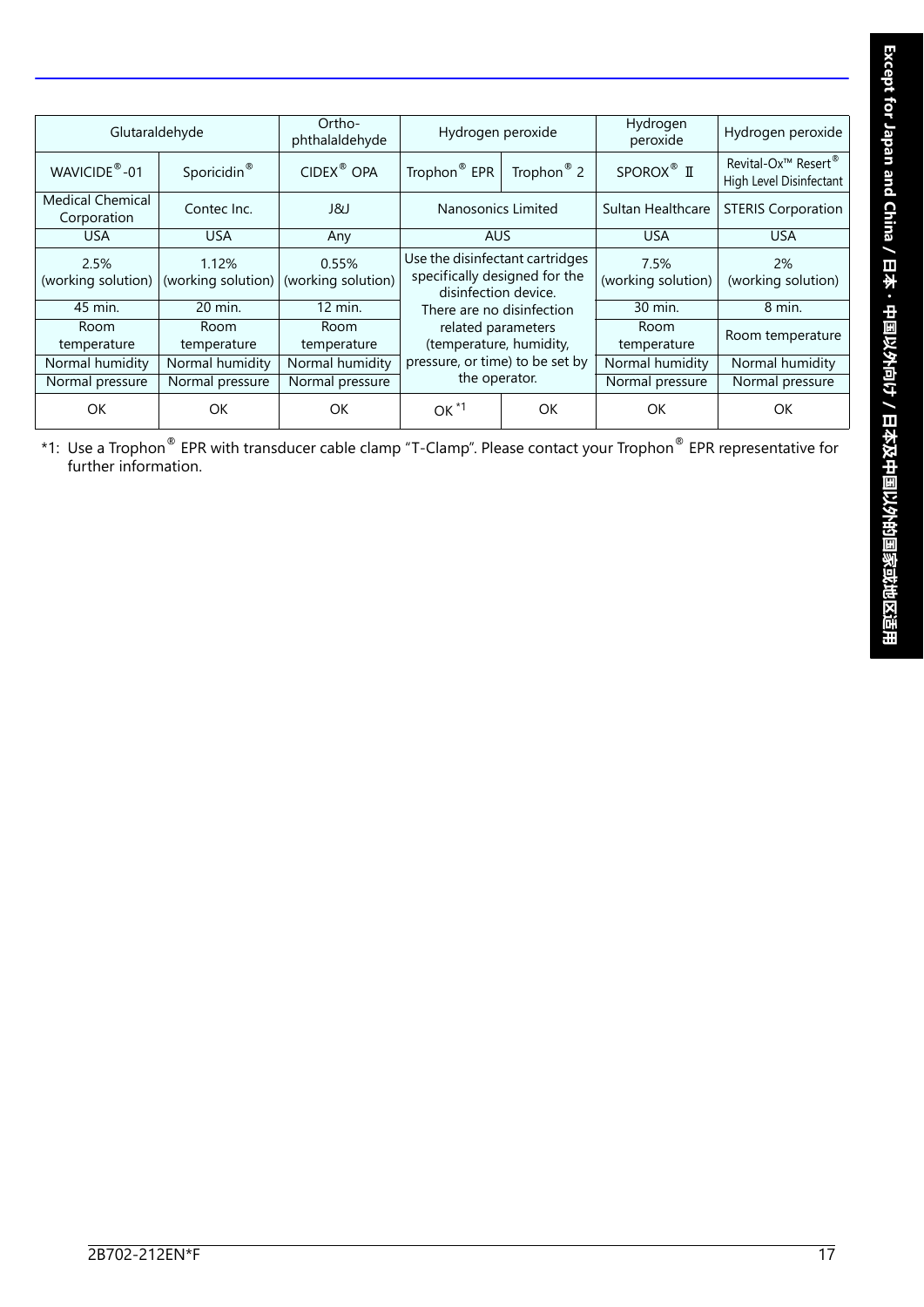## **Sterilization**

Note that local regulations may require that the transducer be disinfected before sterilization.

|                                                             | Chemical<br>name/type             |                                                         | Ethylene oxide gas                                        | Hydrogen peroxide plasma <sup>*1</sup>                                                  |                                                                     |  |
|-------------------------------------------------------------|-----------------------------------|---------------------------------------------------------|-----------------------------------------------------------|-----------------------------------------------------------------------------------------|---------------------------------------------------------------------|--|
| Country of origin :<br>Any: Any country                     | Trade name                        | Ethylene oxide gas                                      |                                                           | STERRAD <sup>®</sup><br>50/100S/200/NX                                                  | STERRAD <sup>®</sup><br>100NX                                       |  |
| FRA : France                                                | Manufacturer                      | Any manufacturer                                        |                                                           | ر 18                                                                                    |                                                                     |  |
| DEU: Germany                                                | Country of origin                 | Any                                                     |                                                           | Any                                                                                     |                                                                     |  |
| GBR: United Kingdom                                         | Concentration<br>(Dilution ratio) | 10%                                                     | 20%                                                       | Use STERRAD system cassettes specifically<br>designed for the sterilizer.               |                                                                     |  |
| <b>USA: United States</b><br>JPN : Japan<br>AUS : Australia | Time                              | Exposure time:<br>7 hours<br>Aeration time:<br>12 hours | Exposure time:<br>3.5 hours<br>Aeration time:<br>12 hours | Select [SHORT Cycle] for<br>STERRAD 100S/200<br>and [STANDARD Cycle]<br>for STERRAD NX. | Select [EXPRESS<br>Cycle].<br>There are no<br>sterilization related |  |
|                                                             | Temperature                       | 50°C (122°F)                                            | 60°C (140°F)                                              | There are no sterilization<br>related parameters                                        | parameters<br>(temperature,                                         |  |
|                                                             | Humidity                          | 50%                                                     |                                                           | (temperature, humidity,<br>pressure, or time) to be                                     | humidity, pressure,<br>or time) to be set                           |  |
| Model name                                                  | 980 hPa [gauge]<br>Pressure       |                                                         |                                                           | set by the operator.                                                                    | by the operator.                                                    |  |
| PVU-375SDT, PVU-382SDT, PLU-704SDT,<br><b>PLU-1004SD</b>    |                                   |                                                         |                                                           |                                                                                         | OK $*2, *3$                                                         |  |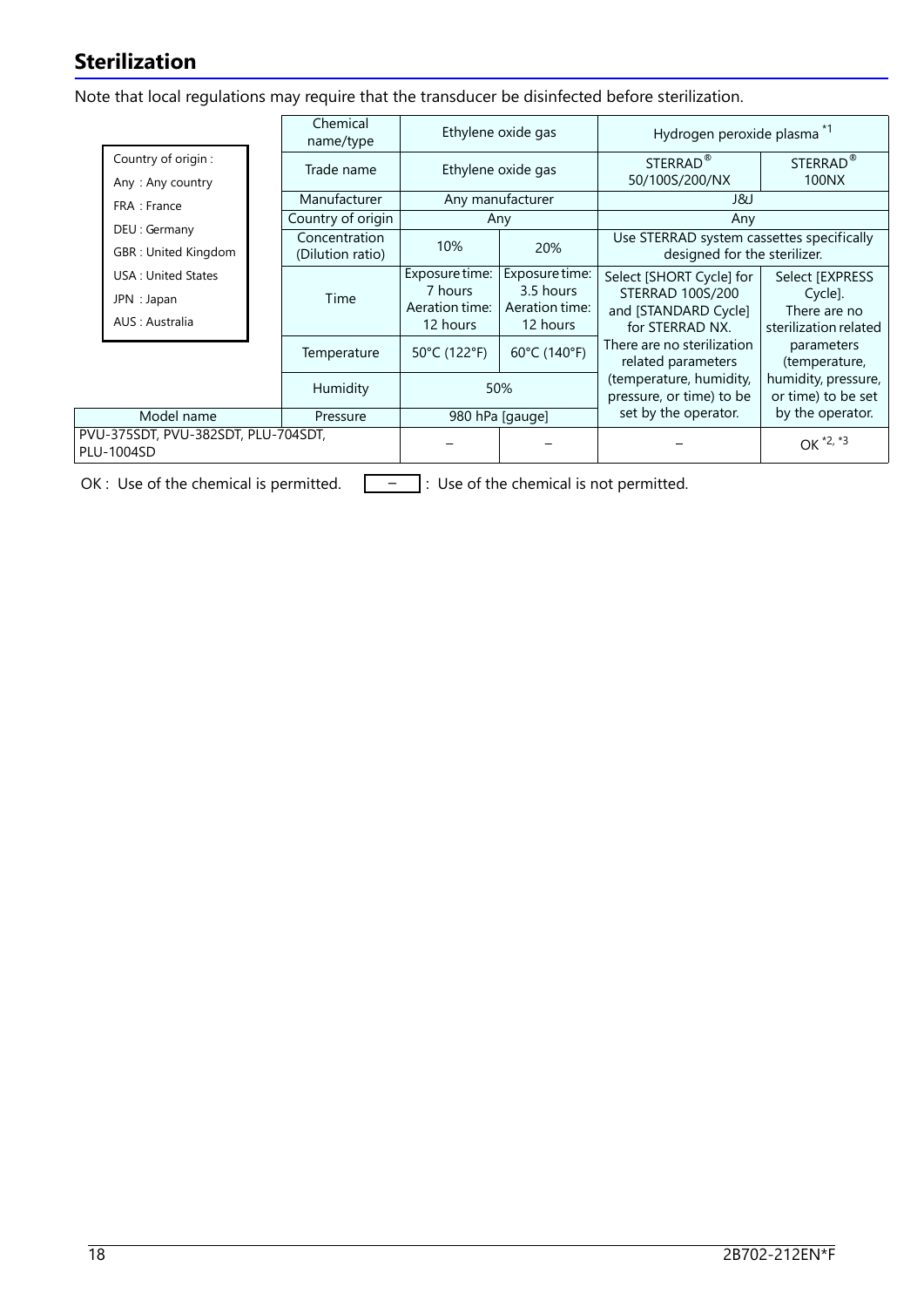- \*1: Note that the label on the transducer may fade. This is not an abnormality.
- \*2: One transducer can be sterilized per sterilization cycle. Do not perform sterilization for more than one item at a time.
- \*3: There may be sticky areas on the cable, however, this is not a fault. If there are sticky areas, wipe them with a soft cloth or gauze moistened with ethanol.